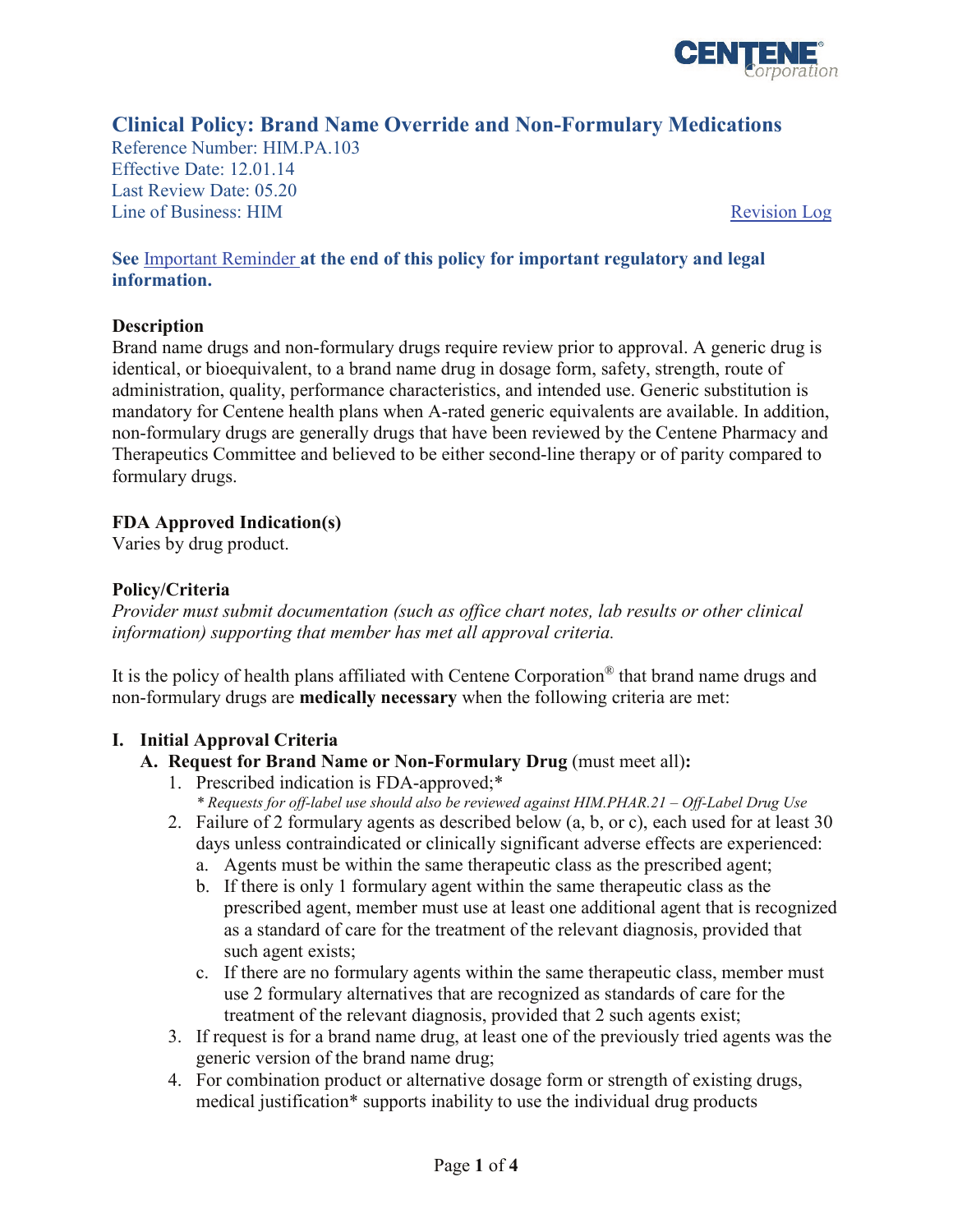# **CLINICAL POLICY** Brand Name Override and Non-Formulary Medications



concurrently or alternative dosage forms or strengths (e.g., contraindications to the excipients of all alternative products);

*\*Use of a copay card or discount card does not constitute medical necessity*

- 5. Request meets one of the following (a or b):
	- a. Dose does not exceed the FDA approved maximum recommended dose for the relevant indication and health plan approved daily quantity limit;
	- b. Dose is supported by practice guidelines or peer-reviewed literature (*prescriber must submit supporting evidence*).

#### **Approval duration: 12 months**

**B. Other diagnoses/indications:** Not applicable.

#### **II. Continued Therapy**

#### **A. Request for Brand Name or Non-Formulary Drug** (must meet all)**:**

- 1. Currently receiving medication via Centene benefit or member has previously met initial approval criteria;
- 2. Member is responding positively to therapy;
- 3. If request is for a dose increase, request meets one of the following (a or b):
	- a. New dose does not exceed the FDA-approved maximum recommended dose for the relevant indication and health plan approved daily quantity limit;
	- b. New dose is supported by practice guidelines or peer-reviewed literature (*prescriber must submit supporting evidence*).

#### **Approval duration: 12 months**

**B. Other diagnoses/indications:** Not applicable.

#### **III.Diagnoses/Indications for which coverage is NOT authorized:** Not applicable.

#### **IV.Appendices/General Information**

*Appendix A: Abbreviation/Acronym Key* FDA: Food and Drug Administration

*Appendix B: Therapeutic Alternatives*  Varies by drug product

*Appendix C: Contraindications/Boxed Warnings* Varies by drug product

#### *Appendix D: General Information*

- Examples of failure of a generic drug include:
	- o Suboptimal drug plasma levels while taking the generic drug as compared to drug plasma levels while taking the brand name drug
	- $\circ$  Increase or worsening in symptoms (e.g., increase in seizure activity) when switched to a generic drug that is not attributed to progression of the disease state, increase in member age or weight, or member non-compliance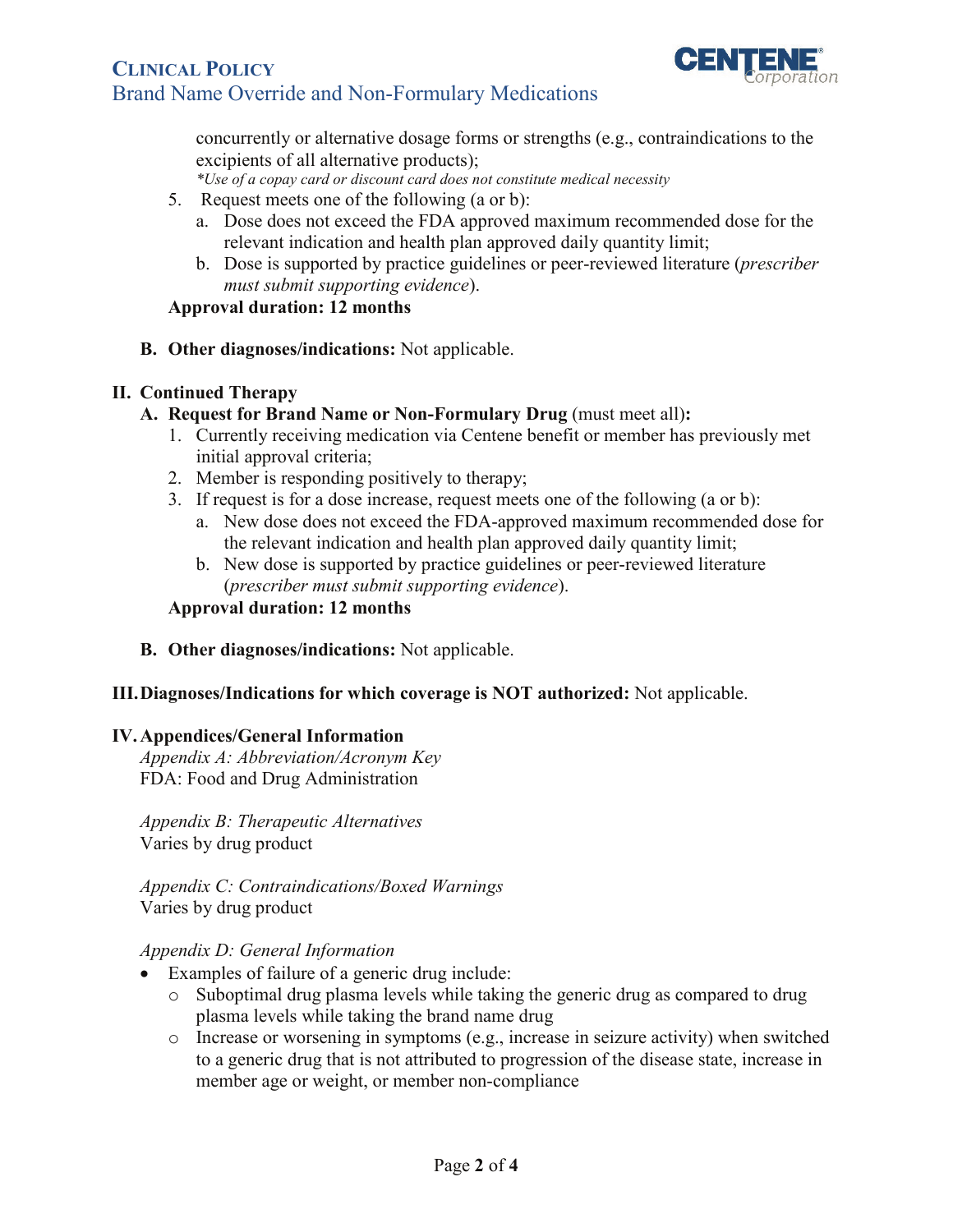

# **CLINICAL POLICY** Brand Name Override and Non-Formulary Medications

## **V. Dosage and Administration**

Varies by drug product

## **VI.Product Availability**

Varies by drug product

### **VII.References**

- 1. FDA Center for Drug Evaluation and Research (CDER) Orange Book Preface at [http://www.fda.gov/Drugs/DevelopmentApprovalProcess/ucm079068.htm.](http://www.fda.gov/Drugs/DevelopmentApprovalProcess/ucm079068.htm) Accessed October 31, 2019.
- 2. FDA Electronic Orange Book at [http://www.fda.gov/cder/ob/.](http://www.fda.gov/cder/ob/) Accessed October 31, 2019.

<span id="page-2-0"></span>

| <b>Reviews, Revisions, and Approvals</b>                                 | <b>Date</b> | P&T             |
|--------------------------------------------------------------------------|-------------|-----------------|
|                                                                          |             | <b>Approval</b> |
|                                                                          |             | <b>Date</b>     |
| Changed guideline to new format.                                         | 08.16       | 08.16           |
| Converted to new template, added maximum dose criteria                   | 04.17       | 08.17           |
| 1Q18 annual review                                                       | 12.04.17    | 02.18           |
| - No significant changes.                                                |             |                 |
| - References added.                                                      |             |                 |
| 1Q 2019 annual review: no significant changes; references reviewed       | 12.06.18    | 02.19           |
| and updated.                                                             |             |                 |
| Clarified trial/failure requirement to ensure agents that are within the | 01.28.19    |                 |
| same therapeutic class as the requested agent are used if available.     |             |                 |
| 1Q 2020 annual review: added requirement that request is for an          | 10.31.19    | 02.20           |
| FDA-approved indication or off-label use policy is satisfied; revised    |             |                 |
| dosing requirements to include health plan quantity limit or dosing      |             |                 |
| supported by guidelines; references reviewed and updated.                |             |                 |
| Added criteria for combinations products and alternative dosage          | 03.03.20    | 05.20           |
| forms or strengths of existing drugs.                                    |             |                 |

### <span id="page-2-1"></span>**Important Reminder**

This clinical policy has been developed by appropriately experienced and licensed health care professionals based on a review and consideration of currently available generally accepted standards of medical practice; peer-reviewed medical literature; government agency/program approval status; evidence-based guidelines and positions of leading national health professional organizations; views of physicians practicing in relevant clinical areas affected by this clinical policy; and other available clinical information. The Health Plan makes no representations and accepts no liability with respect to the content of any external information used or relied upon in developing this clinical policy. This clinical policy is consistent with standards of medical practice current at the time that this clinical policy was approved. "Health Plan" means a health plan that has adopted this clinical policy and that is operated or administered, in whole or in part, by Centene Management Company, LLC, or any of such health plan's affiliates, as applicable.